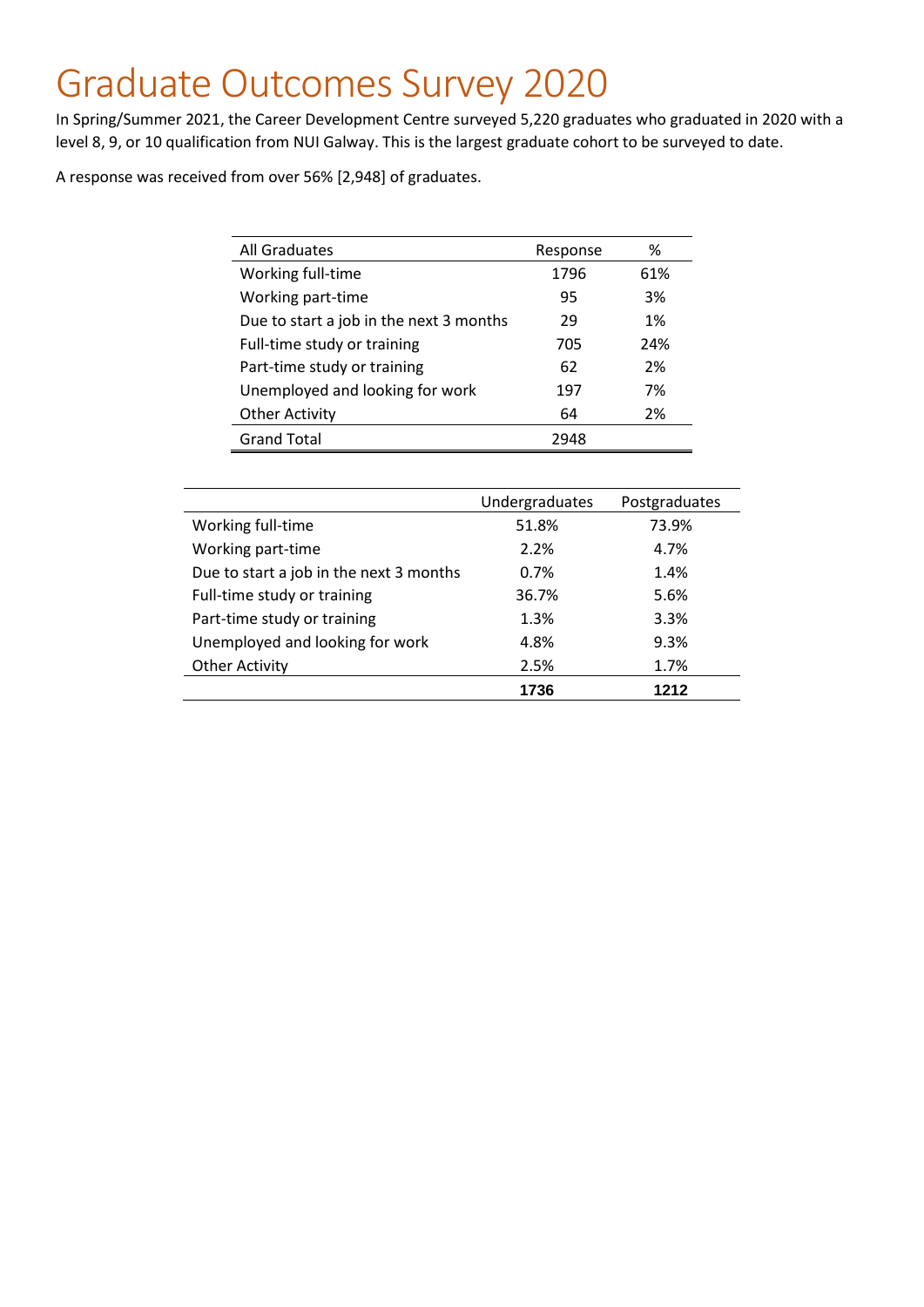## Results by College

| College of Arts, Social Sciences, &<br><b>Celtic Studies</b> | Undergraduates | Postgraduates |
|--------------------------------------------------------------|----------------|---------------|
| Working full-time                                            | 32.2%          | 67.9%         |
| Working part-time                                            | 4.2%           | 10.9%         |
| Due to start a job in the next 3 months                      | 0.4%           | 0.3%          |
| Full-time study or training                                  | 50.6%          | 7.6%          |
| Part-time study or training                                  | 1.6%           | 0.3%          |
| Unemployed and looking for work                              | 5.2%           | 8.5%          |
| <b>Other Activity</b>                                        | 5.8%           | 4.5%          |
|                                                              | 500            | 330           |

| College of Business, Public Policy, &<br>Law | Undergraduates | Postgraduates |
|----------------------------------------------|----------------|---------------|
| Working full-time                            | 45.1%          | 79.6%         |
| Working part-time                            | 2.3%           | 2.0%          |
| Due to start a job in the next 3 months      | 1.0%           | 1.0%          |
| Full-time study or training                  | 43.3%          | 3.8%          |
| Part-time study or training                  | 1.8%           | 0.8%          |
| Unemployed and looking for work              | 5.2%           | 11.6%         |
| <b>Other Activity</b>                        | 1.3%           | 1.3%          |
|                                              | 386            | 397           |

| College of Engineering & Informatics    | Undergraduates | Postgraduates |
|-----------------------------------------|----------------|---------------|
| Working full-time                       | 54.5%          | 79.3%         |
| Working part-time                       | 0%             | 0.6%          |
| Due to start a job in the next 3 months | 0%             | 2.4%          |
| Full-time study or training             | 37.1%          | 4.1%          |
| Part-time study or training             | 0.4%           | 0.6%          |
| Unemployed and looking for work         | 5.8%           | 13%           |
| <b>Other Activity</b>                   | 2.2%           | 0%            |
|                                         | 224            | 169           |

| College of Medicine, Nursing, & Health<br><b>Sciences</b> | Undergraduates | Postgraduates |
|-----------------------------------------------------------|----------------|---------------|
| Working full-time                                         | 94.1%          | 81.9%         |
| Working part-time                                         | 0.4%           | 5.3%          |
| Due to start a job in the next 3 months                   | 0.8%           | 1.1%          |
| Full-time study or training                               | 4.3%           | 8.5%          |
| Part-time study or training                               | 0.4%           | 2.1%          |
| Unemployed and looking for work                           |                | 1.1%          |
| <b>Other Activity</b>                                     |                |               |
|                                                           | 253            | 94            |